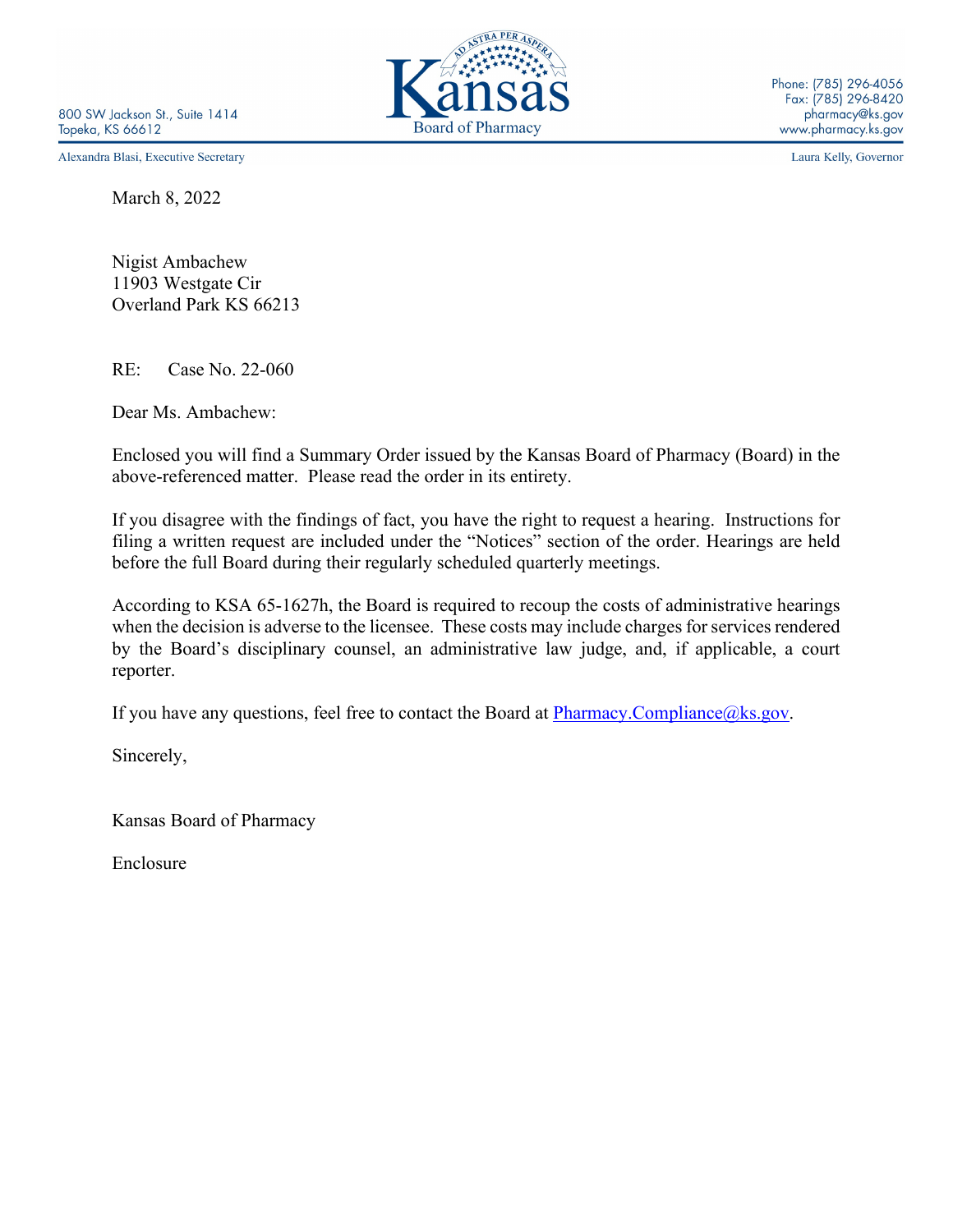## BEFORE THE KANSAS BOARD OF PHARMACY

In the Matter of Nigist Ambachew ) Applicant )

) Case No. 22-060

#### **SUMMARY ORDER OF DENIAL**

)

NOW on this 8th day of March, 2022 comes before the Kansas Board of Pharmacy (the "Board"), through its Executive Secretary, the matter of Nigist Ambachew ("Applicant"), for application for a Kansas pharmacy technician registration.

Pursuant to the authority granted to the Board by the Kansas Pharmacy Act, K.S.A. 65- 1625, *et seq.*, and in accordance with the Kansas Administrative Procedure Act, K.S.A. 77-501, *et seq.*, the Board's Executive Secretary enters this Summary Order of Denial in the above-captioned matter. After reviewing the investigation materials and being otherwise duly advised in the premises, makes the following findings, conclusions and order:

#### FINDINGS OF FACT

1. On September 7, 2021, the Board received Applicant's application for registration as a pharmacy technician in the State of Kansas ("Applicant's Application").

2. As part of the application, Applicant answered "No" to the question: "Have you ever been convicted of (includes plea of guilty or no contest) a criminal offense or is there any criminal charge now pending against you (other than minor traffic violations) in any state or federal court whether or not a sentence was imposed, suspended, or diverted? This includes misdemeanors." The application directs that if the applicant answers yes, the applicant must attach a Form S-150: Personal History.

3. The Board received information regarding a May 2017 theft offense.

# **SUMMARY ORDER OF DENIAL** Page **1** of **4**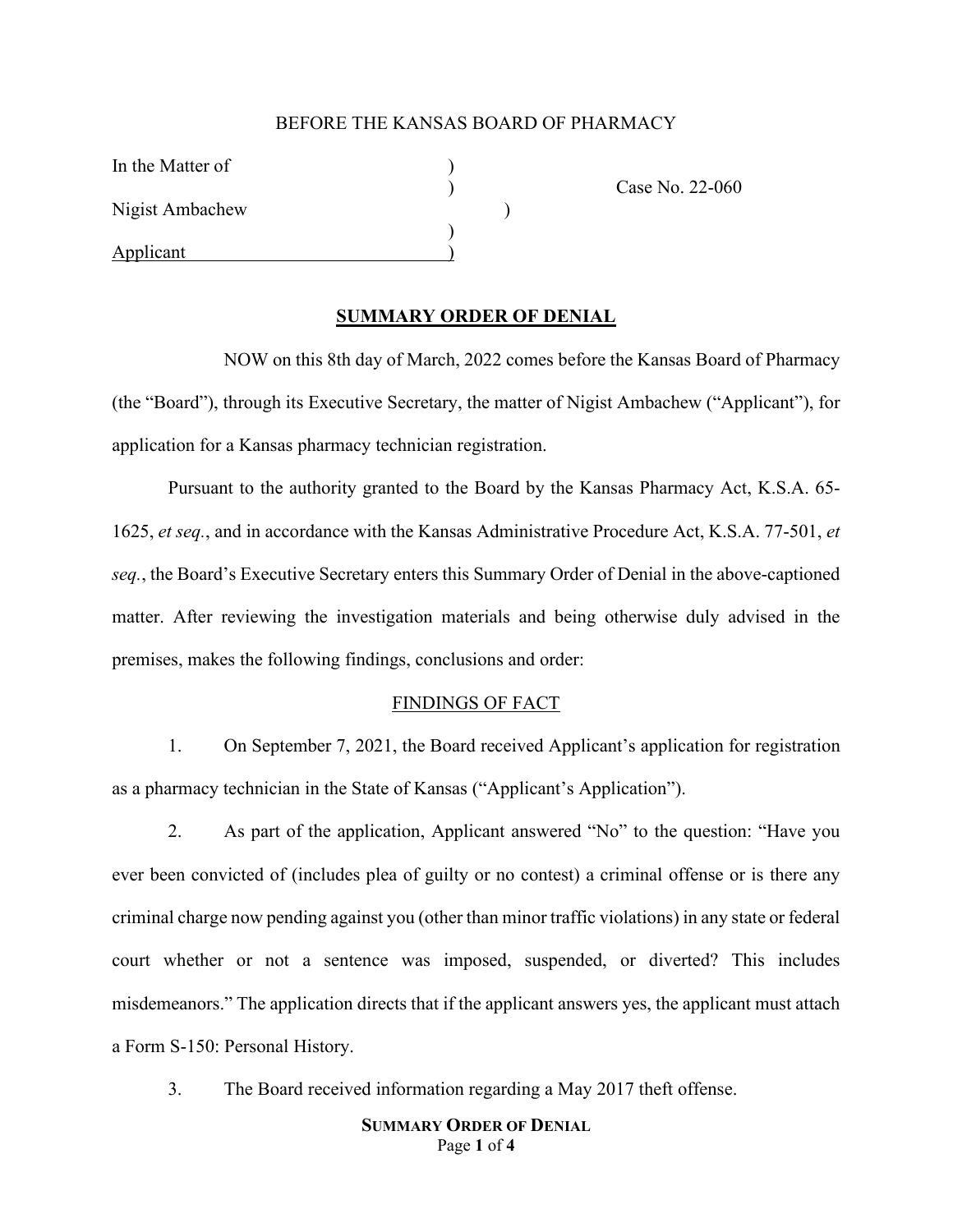4. On September 14, 2021, the Board sent a letter to Applicant's address of record requesting a completed Personal History Form S-150, as well as certified copies of the court pleadings from each case.

5. On October 19, 2021, the Board sent a second letter to Applicant's address of record requesting this information.

6. On January 3, 2022, the Board mailed a Final Notice to Applicant's address of record requesting this information.

7. To date, the Board has not received a completed S-150 Personal History form from Applicant or any correspondence.

# CONCLUSIONS OF LAW

1. That pursuant to K.S.A. 65-1663 the Board may limit, suspend, or revoke a registration or deny an application for issuance or renewal of any registration as a pharmacy technician on any ground which would authorize the board to take action against the license of a pharmacist under K.S.A. 65-1627, and amendments thereto.

2. That pursuant to K.S.A. 65-1627 (a)(15), the Board may take action against the license of a pharmacist if the licensee has failed to furnish the board, its investigators or its representatives any information legally requested by the board.

3. Applicant's failure to supply the Board with the requested documentation is a violation of K.S.A. 65-1627(a)(15) and a basis to deny Applicant's Application.

#### ORDER

Based upon the foregoing findings of fact and conclusions of law, Applicant's Application is hereby DENIED.

#### NOTICES

# **SUMMARY ORDER OF DENIAL** Page **2** of **4**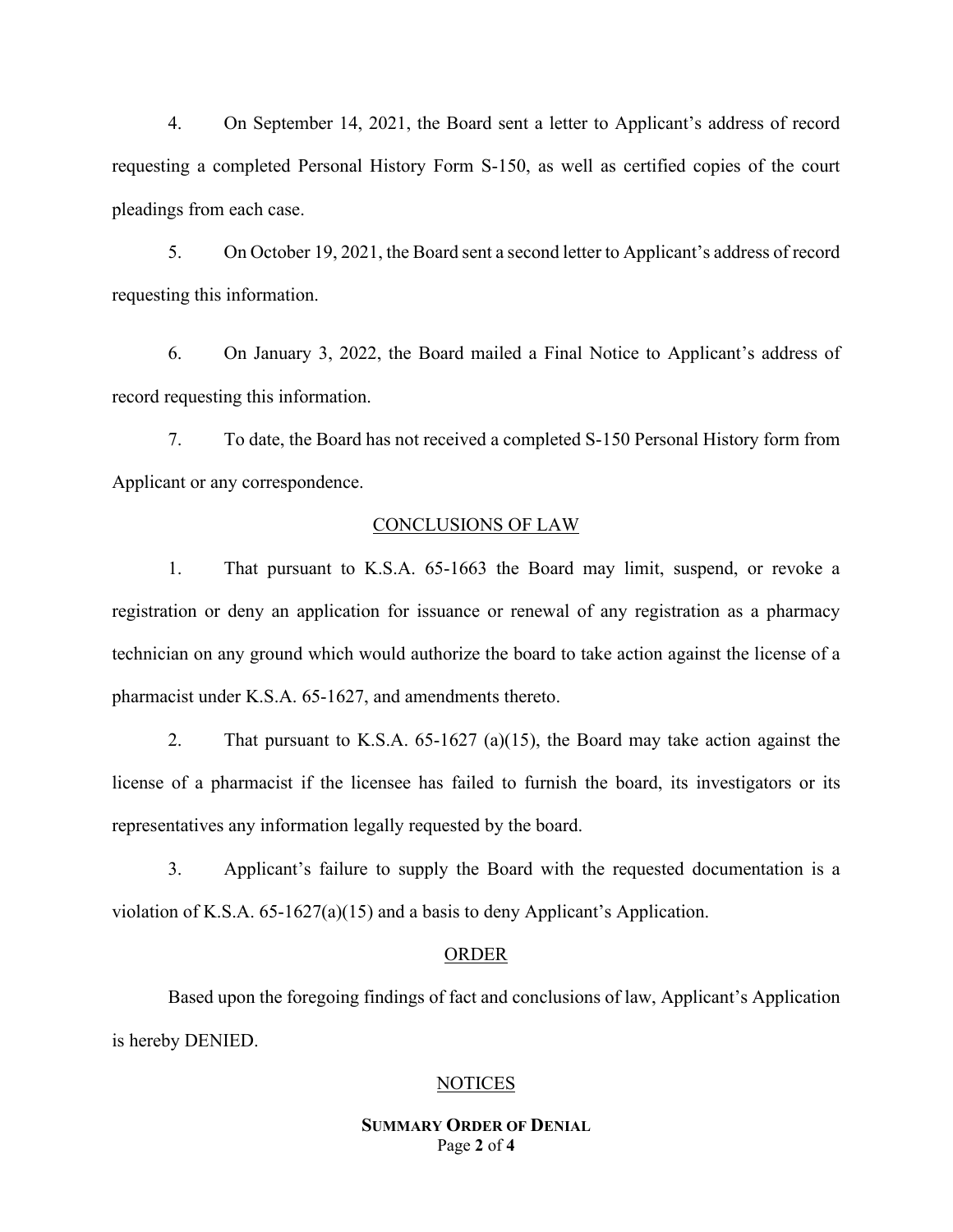The Applicant is hereby notified as follows:

1. The Applicant may request a hearing pursuant to the Kansas Administrative Procedure Act by filing a written request with the Kansas Board of Pharmacy, 800 SW Jackson, Suite 1414, Topeka, KS 66612-1231 within fifteen (15) days after service of this order.

2. If a hearing is not requested as described above, the Order shall become a final order of the Board, effective upon the expiration of the time to request a hearing.

3. Within fifteen (15) days after entry of a final agency order, either party may file a petition for reconsideration pursuant to K.S.A. 77-529.

4. Within the time limits established in K.S.A. 77-613, either party may seek judicial review of a final agency order, pursuant to said statute. The agency officer designated to receive service of a petition for judicial review is:

> Alexandra Blasi Executive Secretary Kansas Board of Pharmacy 800 SW Jackson, Suite 1414 Topeka, KS 66612

IT IS SO ORDERED.

3/8/2022

 $3/8/2022$   $\sqrt{1/\rho}$   $\sqrt{243}$ 

Date Alexandra Blasi, JD, MBA Executive Secretary Kansas Board of Pharmacy